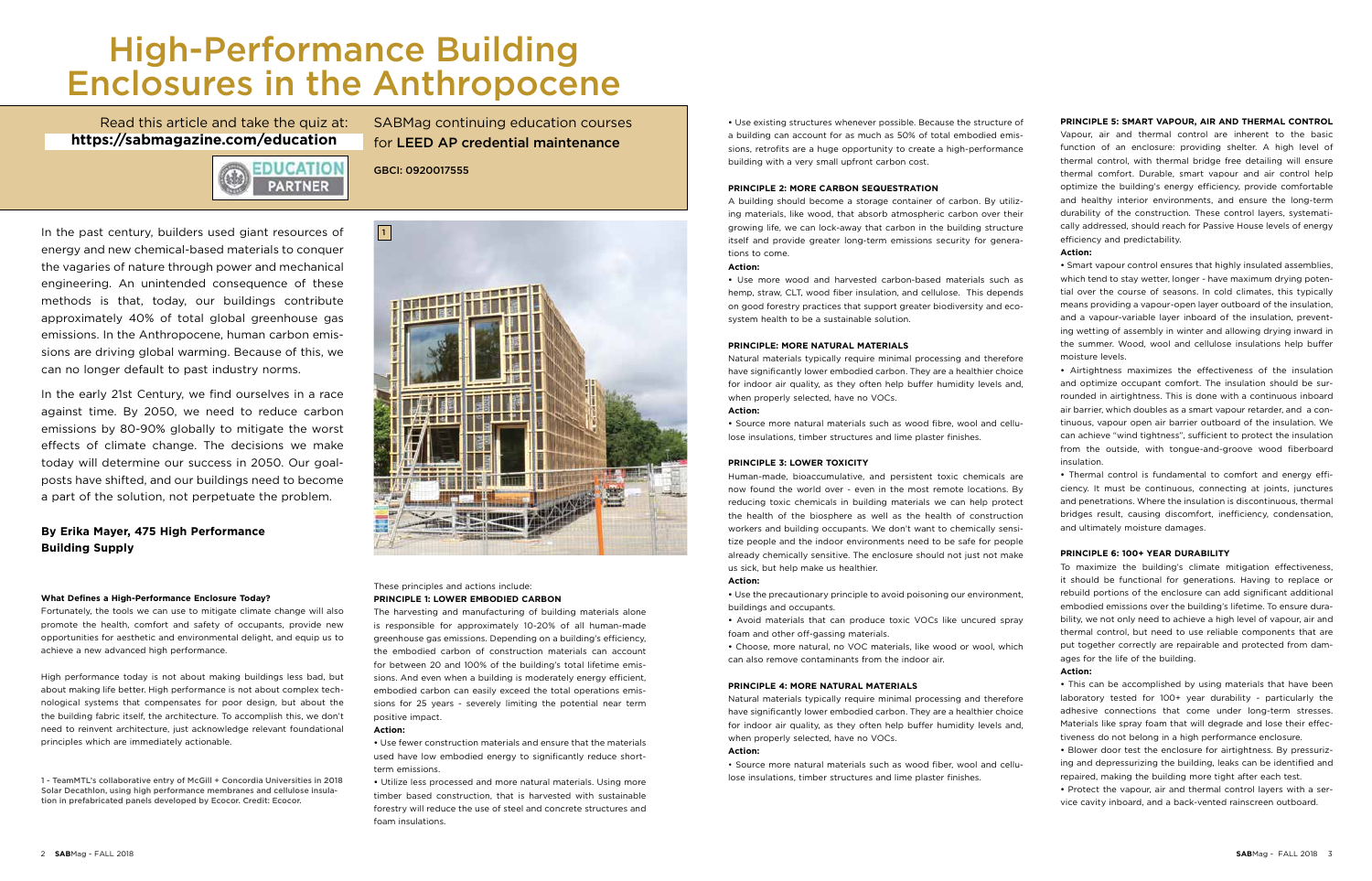



## **PRINCIPLE 7: INTEGRATION OF ENCLO-SURES INTO WHOLE BUILDING DESIGN**

An architectural design fulfills a dizzying array of objectives, and a high-performance enclosure is just one. To fully leverage the enclosure system to support the overall building goals, it must be fully integrated into the whole building design. **Action:**

**•** The design should be ambitious - provide beauty, delight and utility, Passive House energy efficiency, and a positive energy and carbon emissions balance.

## **New Habits: A Smart Enclosure**

The more we realize these principles, the smarter the enclosure becomes. The enclosure is a complete system, a system whose intelligence is built into the structural fabric. Smart qualities are not about tech gadgets that require rebooting, repairs and worse. The smarts should passively reside in the architecture.

To make a high-performance enclosure today, we don't need to reinvent the way we build. We need to focus on the fundamental principles to update typical details, standard specifications and traditional means and methods. In our continuous paths of improvement, it's just a course correction to integrate these new habits.







A smart enclosure system acknowledges its profound relationship with both the outside environment and the occupants within. By combining the basics of natural principles with highly selective material and manufacturing innovation, smart enclosures work in greater harmony with nature, not in greater opposition.

## **Conclusion**

High performance today means that we build like our future depends on it. Architects have tremendous power to mitigate climate change - to not only do less bad, but to fix systems and make a better, more beautiful future.

A new architecture is not required. A revolution in building capabilities is not required. What's required are smarter, more intentional choices that improve the environment. A smart enclosure system is a framework that makes those smart choices easier.

# **Erika Mayer is with 475 High Performance Building Supply; erika@foursevenfive.ca**

References:

Buildings and Climate Change: Summary for Decision-Makers, UNEP, 2013 The New Carbon Architecture: Building to Cool the Climate, Bruce King, 2017 The Perfect Wall, BSI-001, Joseph Lstiburek, 2010 The Upcycle, William McDonough & Michael Braungart, 2013 Essential Building Science, Jacob Deva Racusin, 2017 Foam Fails (blog post series), www.foursevenfive.ca, 2012 Active For More Comfort: Passive House, Wolfgang Feist, 2014

3. The Radiance Co-Housing Project in Saskatoon, wrapped in both smart vapour retarding airtight membranes, and wood fiberboard insulation, credit: Radiance Co-Housing.



2 -Wool insulation in process of installation. Credit: Havelock Wool.

4. Wool insulation in process of installation. Credit: Havelock Wool.